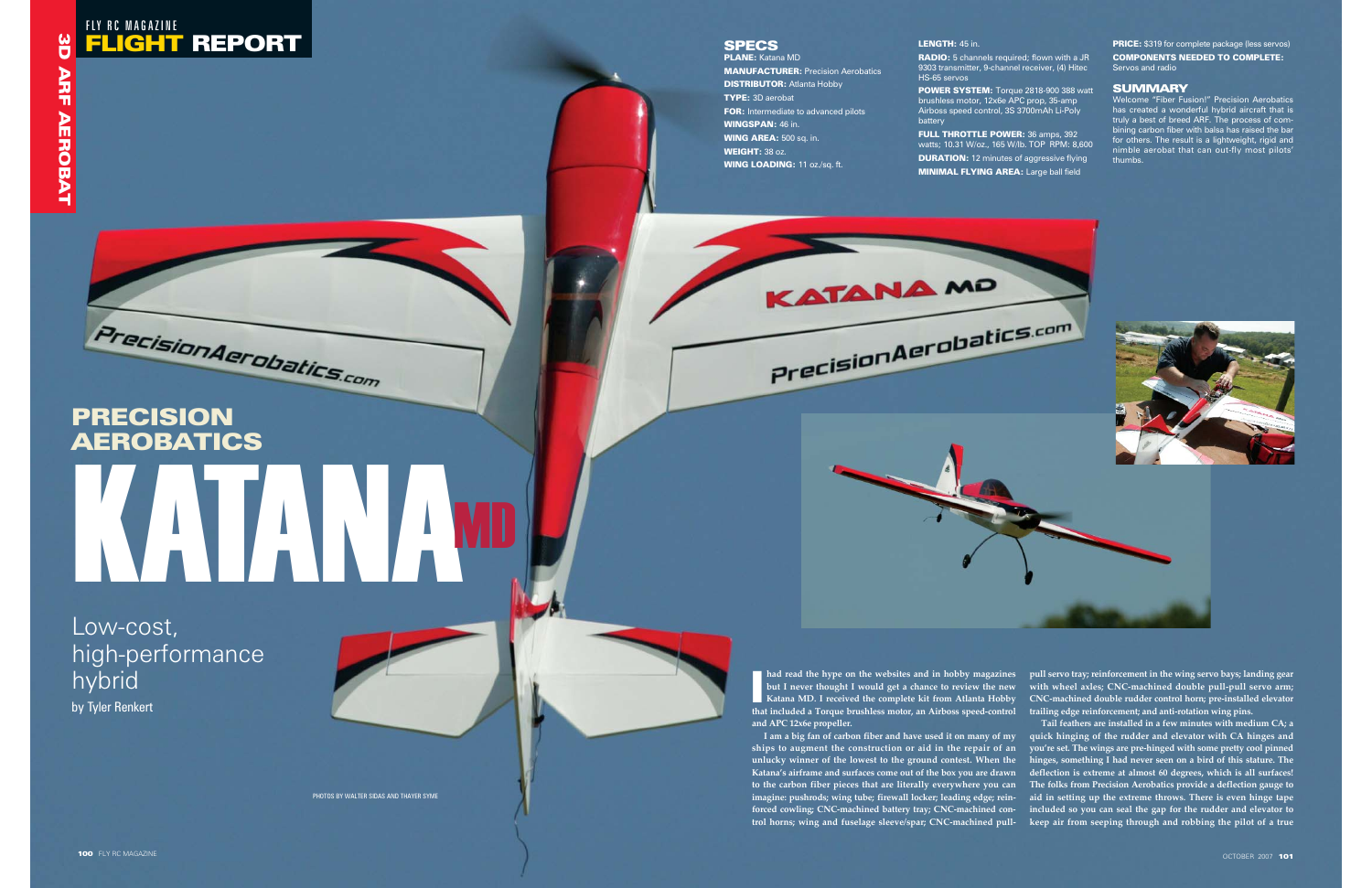extreme flight. The motor mount is a work of art; a lightweight ply construction with many lightening holes, a carbon fiber sheet that doubles with the ply for the firewall, and a unique anchoring system that utilizes carbon fiber rods to lock it to the nose of the fuselage—very cool. Precision Aerobatics even provided hook and loop tape to hold the receiver in place.

So let's get to it! We ran the motor up with our watt meter to make sure we had enough electrons to attack the air. The Katana does not have much of a ground roll so I guess she taxied OK; it was more of a carrier launch with all this power and the lightweight airframe. The ship was an instant pleaser as it climbed out effortlessly and leveled out several hundred feet in front of me. It has great visual cues, so there was not a question on her attitude at any time. I had the CG set to the recommended 100mm, which is pretty solid for any attitude; not too aggressive, not too docile.

Mounting the Torque motor is effortless. There are two plastic air scoops that mount under the cowl to help bring in cool air for temperature relief on the speed control and battery. The canopy is built-up balsa (pre-built, no glue!) with magnets pre-installed to hold her to the fuselage. When it's open, you have full access to any part inside for truly easy battery installation or wing mounting.

The Katana MD is well constructed and builds in one night if you are quick. Once she is built and you are setting up the radio it becomes very evident that it is going to be a lot of fun to fly; the control surfaces are so

#### AIRBORNE

Impression: a very light, strong performer that flies as if she were much larger. The large wing area and short coupling creates a strong performer in any attitude. The ship loves to fly in knife edge; hands down one of the best I have ever flown. KE loops are actually fairly easy with this ship. This 3D ship performs any maneuver with authority.

Flying straight and level across the field at low power is amazing; it flies so slowly it was hard to find stall speed. The ship yearns to be wrung out with those huge surfaces. Coming across the field again I chopped the power and pulled back on the elevator; the ship responded instantly as it performed a "wall" maneuver as I applied a little power to go immediately into a torque rolling hover with half power. Once we did a few rolls we went vertical to about 400 feet to perform a few hammerhead turns followed by some axial four-point rolls.

Landings are simple as the stall speed is so low you can just chop the power and fly right to the ground with virtually zero ground roll.





Composite laminate bulkhead shows carbon fiber exterior wall and end of longitudinal carbon tubes at bottom.

Looking down into the fuselage, note the longitudinal carbon fiber elements and carbon fiber battery tray and rudder servo bay.



Small diameter carbon fiber rod running horizontally keys in the aft motor box structure.